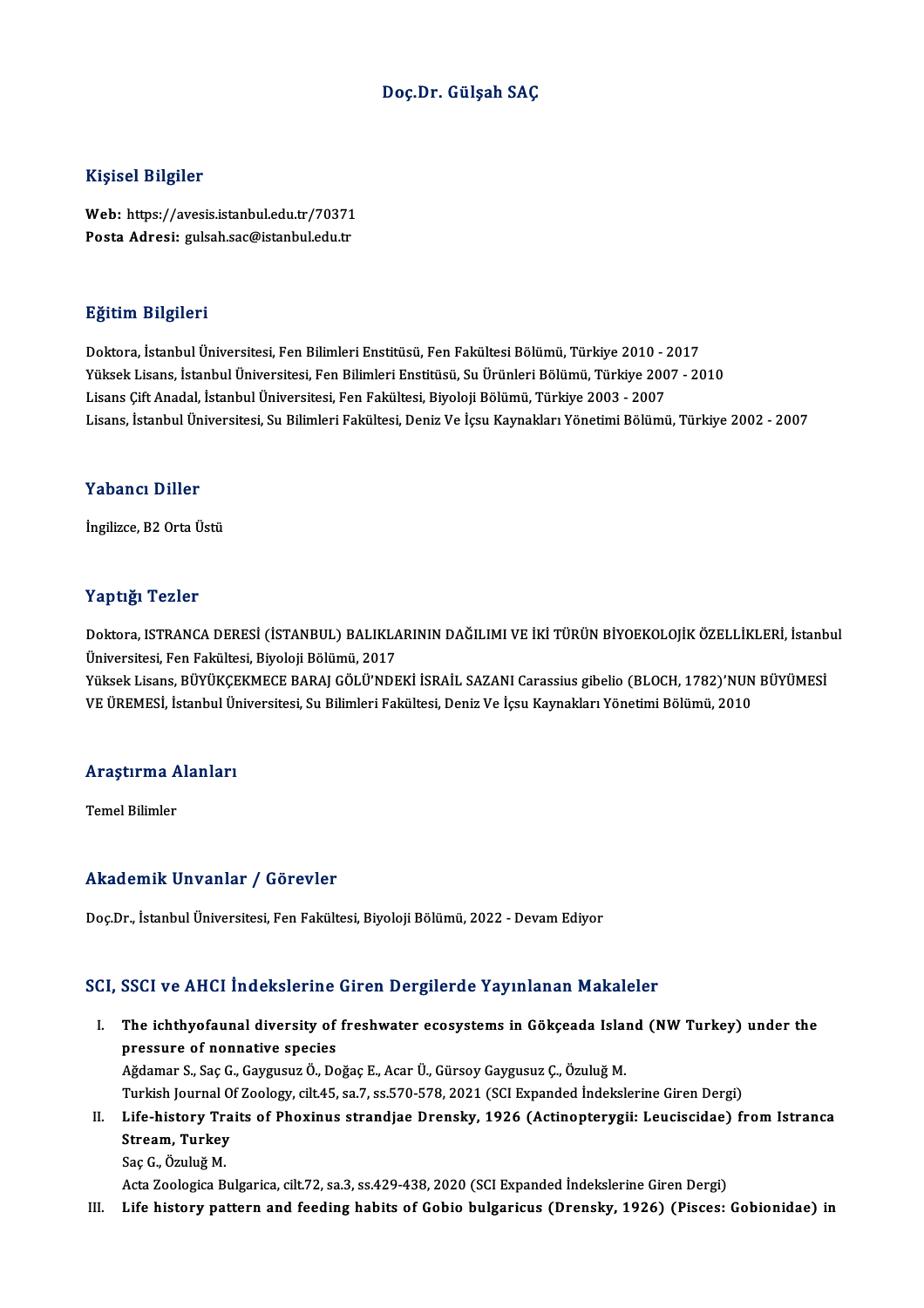an endorheic stream (Istranca Stream, Turkey)<br>See C. Omlug M an endorheic s<br>Sac G., Ozulug M.<br>IPANIAN IOUPN an endorheic stream (Istranca Stream, Turkey)<br>Sac G., Ozulug M.<br>IRANIAN JOURNAL OF FISHERIES SCIENCES, cilt.19, sa.1, ss.248-261, 2020 (SCI İndekslerine Giren Dergi)<br>Nav Distribution Areas of Four Invasive Freebyytter Fish Sac G., Ozulug M.<br>IRANIAN JOURNAL OF FISHERIES SCIENCES, cilt.19, sa.1, ss.248-261, 2020 (SCI Indekslerine Giren<br>IV. New Distribution Areas of Four Invasive Freshwater Fish Species from Turkish Thrace<br>Ozulug M., Gaygusuz Ö IRANIAN JOURNAL OF FISHERIES SCIENCES, c<br>New Distribution Areas of Four Invasive<br>Ozulug M., Gaygusuz Ö., Gaygusuz C. G. , Sac G.<br>TURKISH JOURNAL OF FISHERIES AND AQUAT New Distribution Areas of Four Invasive Freshwater Fish Species from Turkish Thrace<br>Ozulug M., Gaygusuz Ö., Gaygusuz C. G. , Sac G.<br>TURKISH JOURNAL OF FISHERIES AND AQUATIC SCIENCES, cilt.19, sa.10, ss.837-845, 2019 (SCI İ Ozulug<br>TURKIS<br>Dergi)<br>Pseud TURKISH JOURNAL OF FISHERIES AND AQUATIC SCIENCES, cilt.19, sa.10, ss.837-845, 2019 (SCI İndekslerine C<br>Dergi)<br>V. Pseudophoxinus cilicicus, a new spring minnow from southern Anatolia (Teleostei: Leuciscidae)<br>See C. Ozulus Dergi)<br>V. Pseudophoxinus cilicicus, a new spring minnow from southern Anatolia (Teleostei: Leuciscidae)<br>Sac G., Ozulug M., GEIGER M. F., Freyhof J. Pseudophoxinus cilicicus, a new spring minnow from southern Al<br>Sac G., Ozulug M., GEIGER M. F., Freyhof J.<br>ZOOTAXA, cilt.4671, sa.1, ss.105-118, 2019 (SCI İndekslerine Giren Dergi)<br>Pie Feelegisel Traits of Western Tubenese Sac G., Ozulug M., GEIGER M. F. , Freyhof J.<br>ZOOTAXA, cilt.4671, sa.1, ss.105-118, 2019 (SCI İndekslerine Giren Dergi)<br>VI. Bio-Ecological Traits of Western Tubenose Goby Proterorhinus semilunaris (Heckel, 1837): A Key to<br>U ZOOTAXA, cilt.4671, sa.1, ss.105-118,<br>Bio-Ecological Traits of Western<br>Understand Its Invasion Success<br>See C **Bio-E<br>Unde:<br>Sac G.<br>WATE** Understand Its Invasion Success<br>Sac G.<br>WATER, cilt.11, sa.6, 2019 (SCI İndekslerine Giren Dergi)<br>Langth waight relationshin of seven freshwater fis Sac G.<br>WATER, cilt.11, sa.6, 2019 (SCI Indekslerine Giren Dergi)<br>VII. Length-weight relationship of seven freshwater fish species from Turkish Thrace<br>Sac G., Gaygusuz O., Gaygusuz C. G. , Ozulug M. WATER, cilt.11, sa.6, 2019 (SCI İndekslerine G.<br>Length-weight relationship of seven fres<br>Sac G., Gaygusuz O., Gaygusuz C. G. , Ozulug M.<br>JOUPMAL OF APPLIED JCHTHYOLOCY, silt 25 JOURNAL OF APPLIED ICHTHYOLOGY, cilt.35, sa.3, ss.808-811, 2019 (SCI İndekslerine Giren Dergi) Sac G., Gaygusuz O., Gaygusuz C. G., Ozulug M.<br>JOURNAL OF APPLIED ICHTHYOLOGY, cilt.35, sa.3, ss.808-811, 2019 (SCI Indekslerine (<br>VIII. New records of Pseudophoxinus firati from Turkey (Teleostei: Leuciscidae) JOURNAL OF APPLIED ICHTHYOLOGY, cilt.35, sa.3, ss.808-811, 2019 (SCI İndek<br>New records of Pseudophoxinus firati from Turkey (Teleostei: Leucis<br>Sac G., Ozulug M., Elp M., Gaffaroglu M., Unal S., Ayata M. K. , KAYA C., Freyh New records of Pseudophoxinus firati from Turkey (Teleostei: Leuciscidae)<br>Sac G., Ozulug M., Elp M., Gaffaroglu M., Unal S., Ayata M. K. , KAYA C., Freyhof J.<br>JOURNAL OF APPLIED ICHTHYOLOGY, cilt.35, sa.3, ss.769-774, 2019 Sac G., Ozulug M., Elp M., Gaffaroglu M., Unal S., Ayata M. K. , KAYA C., Freyhof J.<br>JOURNAL OF APPLIED ICHTHYOLOGY, cilt.35, sa.3, ss.769-774, 2019 (SCI indekslerine Giren Dergi)<br>IX. Length-weight relationship of 16 fish JOURNAL OF APPLIED ICHTHYOLOGY, cilt.35, s<br>Length-weight relationship of 16 fish spe<br>Leuciscidae) from Turkish inland waters<br>See C. Ozulug M Le<mark>ngth-weight</mark><br>Leuciscidae) fr<br>Sac G., Ozulug M.<br>JOUPMAL OF API Leuciscidae) from Turkish inland waters<br>Sac G., Ozulug M.<br>JOURNAL OF APPLIED ICHTHYOLOGY, cilt.34, sa.6, ss.1335-1339, 2018 (SCI İndekslerine Giren Dergi)<br>FEFECTS OF ENVIRONMENTAL VARLARLES ON THE DISTRIRIITION OF FISH ASS Sac G., Ozulug M.<br>JOURNAL OF APPLIED ICHTHYOLOGY, cilt.34, sa.6, ss.1335-1339, 2018 (SCI İndekslerine Giren Dergi)<br>X. EFFECTS OF ENVIRONMENTAL VARIABLES ON THE DISTRIBUTION OF FISH ASSEMBLAGES IN AN JOURNAL OF APPLIED ICHTHYOLOGY, cilt.34, sa.6<br>EFFECTS OF ENVIRONMENTAL VARIABLES<br>ENDORHEIC STREAM (ISTANBUL, TURKEY)<br>See C ENDORHEIC STREAM (ISTANBUL, TURKEY)<br>Sac G. FreseniusEnvironmentalBuletin, cilt.26, sa.12, ss.7150-7159,2017 (SCIExpanded İndekslerineGirenDergi) Saç G.<br>Fresenius Environmental Bulletin, cilt.26, sa.12, ss.7150-7159, 2017 (SCI Expanded İndekslerine Giren Dergi)<br>XI. Growth and Diet of Alburnoides tzanevi Chichkoff, 1933 (Teleostei: Cyprinidae) in the Istranca<br>Streem Fresenius Environmental Bu<br>Growth and Diet of Albur<br>Stream, Istanbul, Turkey<br>See C. Koptan C. Öruluğ M Growth and Diet of Albu<br>Stream, Istanbul, Turkey<br>Saç G., Kaptan Ç., Özuluğ M.<br>Asta Zoolasiaa Bulsaniaa si Stream, Istanbul, Turkey<br>Saç G., Kaptan Ç., Özuluğ M.<br>Acta Zoologica Bulgarica, cilt.69, sa.3, ss.361-368, 2017 (SCI Expanded İndekslerine Giren Dergi) Saç G., Kaptan Ç., Özuluğ M.<br>Acta Zoologica Bulgarica, cilt.69, sa.3, ss.361-368, 2017 (SCI Expanded Indekslerine Giren Dergi)<br>XII. Neotype designation of Aphanius iconii, first reviser action to stabilise the usage of A. Acta Zoologica Bulgarica, cilt.69, sa.3, ss.361-368, 2017 (SCI Expanded İndekslerine Giren Dergi)<br>Neotype designation of Aphanius iconii, first reviser action to stabilise the usage of A. fontinal<br>A. meridionalis and comme Neotype designation of Aphanius<br>A. meridionalis and comments on<br>(Teleostei: Cyprinodontiformes)<br>Ensubef L. Omlug M. See C. A. meridionalis and comments on the family group names of fishes placed in Cyprinodontidae (Teleostei: Cyprinodontiformes)<br>Freyhof J., Ozulug M., Sac G. ZOOTAXA, cilt.4294, sa.5, ss.573-585, 2017 (SCI İndekslerine Giren Dergi) Freyhof J., Ozulug M., Sac G.<br>ZOOTAXA, cilt.4294, sa.5, ss.573-585, 2017 (SCI indekslerine Giren Dergi)<br>XIII. New data on the distribution and conservation status of Phoxinus strandjae (Teleostei: Cyprinidae)<br>Sac C. Öruluğ ZOOTAXA, cilt.42<br>New data on th<br>Saç G., Özuluğ M.<br>Jehthyological Ex New data on the distribution and conservation status of Phoxinus strandjae (Teleostei: Cyprinidae)<br>Saç G., Özuluğ M.<br>Ichthyological Exploration Of Freshwaters, cilt.25, sa.4, ss.381-383, 2015 (SCI Expanded İndekslerine Gir Saç G., Özuluğ M.<br>Ichthyological Exploration Of Freshwaters, cilt.25, sa.4, ss.381-383, 2015 (SCI Expanded İndekslerine Giren D<br>XIV. Are introduced gibel carp Carassius gibelio in Turkey more invasive in artificial tha Ichthyolo<br>Are intre<br>waters?<br>Tarkar A Are introduced gibel carp Carassius gibelio in Turkey more invasive in artificial than in natural<br>waters?<br>Tarkan A. S. , Copp G. H. , Top N., Ozdemir N., Onsoy B., Bilge G., Filiz H., Yapici S., EKMEKÇİ F. G. , Kirankaya S wa<br>Ta<br>Eu Tarkan A. S. , Copp G. H. , Top N., Ozdemir N., Onsoy B., Bilge G., Filiz H., Yapici S., EKMEKÇİ F. G. , Kiranka<br>al.<br>FISHERIES MANAGEMENT AND ECOLOGY, cilt.19, sa.2, ss.178-187, 2012 (SCI İndekslerine Giren Dergi)<br>Gireumet al.<br>FISHERIES MANAGEMENT AND ECOLOGY, cilt.19, sa.2, ss.178-187, 2012 (SCI İndekslerine Giren Dergi)<br>XV. Circumstantial evidence of gibel carp, Carassius gibelio, reproductive competition exerted on native<br>fish species in FISHERIES MANAGEMENT AND ECOLOGY, cilt.19, sa.2, ss.178-187, 2012 (SCI Indekslerine Giren Dergi) Tarkan A.S., Gaygusuz O., Gaygusuz C. G., Sac G., Copp G. H. FISHERIESMANAGEMENTANDECOLOGY, cilt.19, sa.2, ss.167-177,2012 (SCI İndekslerineGirenDergi) Tarkan A. S. , Gaygusuz O., Gaygusuz C. G. , Sac G., Copp G. H.<br>FISHERIES MANAGEMENT AND ECOLOGY, cilt.19, sa.2, ss.167-177, 2012 (SCI İndekslerine Giren Dergi)<br>XVI. Length-weight relationships of six freshwater fishes FISHERIES M<br>Length-wei<br>NW Turkey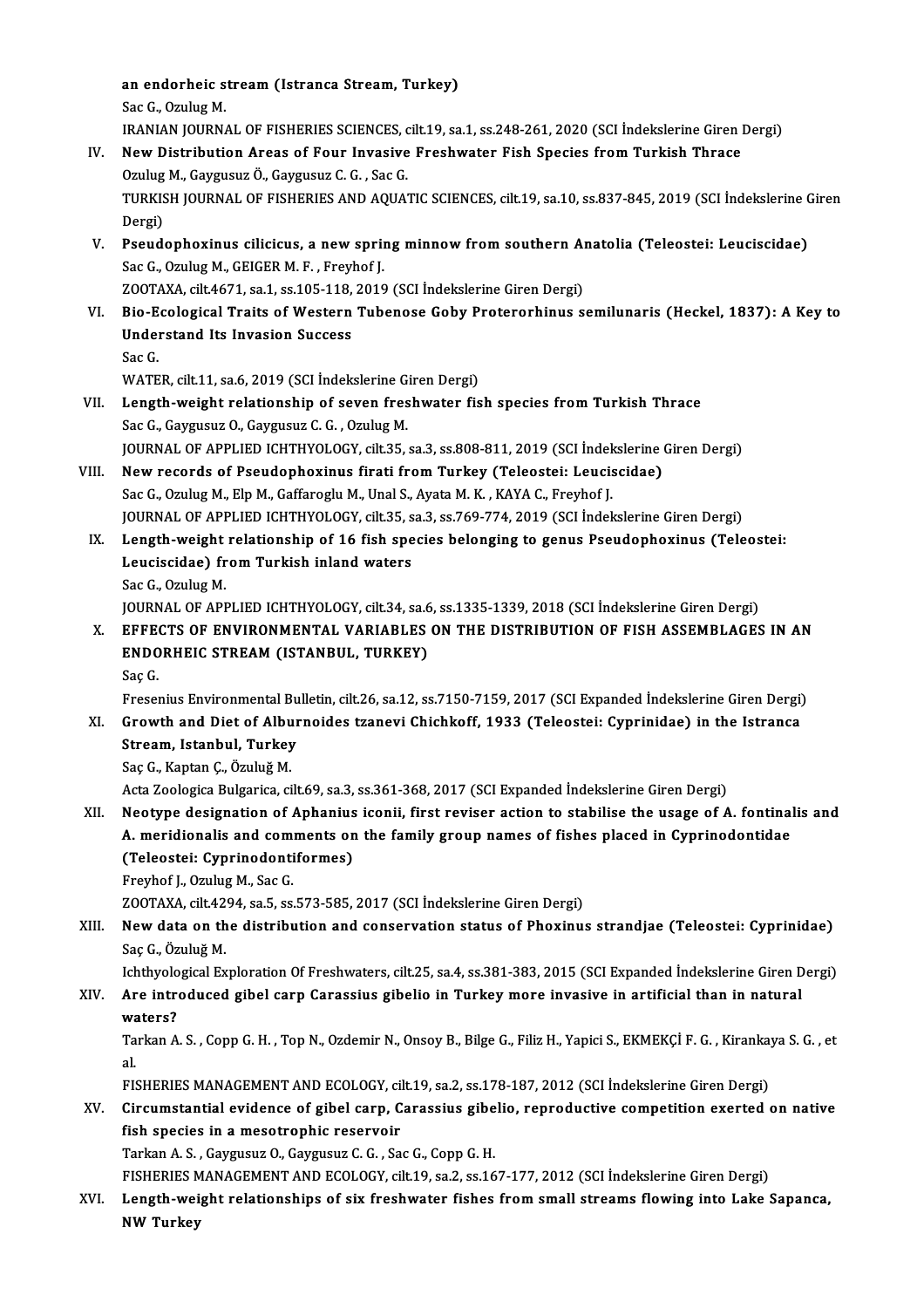Tarkan A.S., Oezulug M., Gaygusuz O., Gaygusuz C. G., Sac G. JOURNAL OF APPLIED ICHTHYOLOGY, cilt.25, sa.2, ss.230-231, 2009 (SCI İndekslerine Giren Dergi)

### Diğer Dergilerde Yayınlanan Makaleler

Iger Dergilerde Yayınlanan Makaleler<br>I. Growth and Feeding Ecology of Dnieper chub Petroleuciscus borysthenicus (Kessler, 1859) in<br>Sabinkaya Bosaryoir, an Artificial Water Body of an Island Ecosystem (Gökseada, Turkey) r Borgnorde Taymmanan Mandrorer<br>Growth and Feeding Ecology of Dnieper chub Petroleuciscus borysthenicus (Kessler, 1859<br>Sahinkaya Reservoir, an Artificial Water Body of an Island Ecosystem (Gökçeada, Turkey) Growth and Fee<br>Şahinkaya Reser<br>Ağdamar S., Saç G.<br>Journal of advance Sahinkaya Reservoir, an Artificial Water Body of an Island Ecosystem (Gökçeada, Turkey)<br>Ağdamar S., Saç G.<br>Journal of advanced research in natural and applied sciences (Online), cilt.8, sa.1, ss.76-85, 2022 (Hake<br>Üniversit

Journal of advanced research in natural and applied sciences (Online), cilt.8, sa.1, ss.76-85, 2022 (Hakemli I . Journal of advanced research in natural and applied sciences (Online), cilt.8, sa.1, ss.76-85, 2022 (Hakemli<br>Üniversite Dergisi)<br>II. Barbus cyclolepis Heckel, 1837 (Teleostei: Cyprinidae)'in beslenmesi ve Istranca Dere

Üniversite Dergisi)<br>Barbus cyclolepis Heckel, 1837 (Teleostei: Cyprini<br>Türkiye)'ndeki makroomurgasız faunası ile ilişkisi<br>See C. Dökümeü N. Örulyž Q. Örulyž M Barbus cyclolepis Heckel, 1837 (Tel<br>Türkiye)'ndeki makroomurgasız fau<br>Saç G., Dökümcü N., Özuluğ O., Özuluğ M.<br>Ege Journal of Fisheries and Aguatis Sai Türkiye)'ndeki makroomurgasız faunası ile ilişkisi<br>Saç G., Dökümcü N., Özuluğ O., Özuluğ M.<br>Ege Journal of Fisheries and Aquatic Sciences, cilt.38, sa.3, ss.345-353, 2021 (ESCI İndekslerine Giren Dergi)

- III. In Memory of Fahire Battalgazi; Bringing Back a Fish Collection to Life Gaygusuz Ö., Özuluğ M., Gürsoy Gaygusuz Ç., Dorak Z., Saç G., Serezli E. E. In Memory of Fahire Battalgazi; Bringing Back a Fish Collection to Life<br>Gaygusuz Ö., Özuluğ M., Gürsoy Gaygusuz Ç., Dorak Z., Saç G., Serezli E. E.<br>Turkish Journal of Bioscience and Collections, cilt.5, sa.1, ss.12-21, 202
- IV. Pressure of Urbanisation on the Fish Community Structure in Küçük Menderes River Basin (Turkey)<br>Saç G., Gaygusuz Ö., Dorak Z., Köker Demo L., Aydın F., Akçaalan Albay R., Albay M. Turkish Journal of Bioscience and Collections, cilt.5, sa.1, ss.12-21, 2021 (Hakemli<br>Pressure of Urbanisation on the Fish Community Structure in Küçük Mei<br>Saç G., Gaygusuz Ö., Dorak Z., Köker Demo L., Aydın F., Akçaalan Al Pressure of Urbanisation on the Fish Community Structure in Küçük Menderes River Basin (")<br>Saç G., Gaygusuz Ö., Dorak Z., Köker Demo L., Aydın F., Akçaalan Albay R., Albay M.<br>Turkish Journal of Water Science and Management Saç G., Gay<br>Turkish Jo<br>Dergileri)<br>Longth w Turkish Journal of Water Science and Management, cilt.5, sa.1, ss.40-58, 2021 (Diğer Kurumların Hakemli<br>Dergileri)<br>V. Length-weight and length-length relationships of three endemic freshwater fish species from<br>Anatolia Tur
- Dergileri)<br>Length-weight an<br>Anatolia, Turkey<br>See C. Öruluğ M Le<mark>ngth-weight</mark><br>Anatolia, Turke<br>Saç G., Özuluğ M.<br>Natural and Engi

Saç G., Özuluğ M.<br>Natural and Engineering Sciences, cilt.6, sa.1, ss.53-59, 2021 (Hakemli Üniversite Dergisi) Saç G., Özuluğ M.<br>Natural and Engineering Sciences, cilt.6, sa.1, ss.53-5<br>VI. Invasive fish threat in Manyas Lake (Turkey)

### Natural and Engineering Scie<br>Invasive fish threat in Ma:<br>Saç G., Gaygusuz Ö., Ertürk A.<br>Biologisal Divorsity and Cons Saç G., Gaygusuz Ö., Ertürk A.<br>Biological Diversity and Conservation, cilt.13, sa.2, ss.115-120, 2020 (Hakemli Üniversite Dergisi)

### Saç G., Gaygusuz Ö., Ertürk A.<br>Biological Diversity and Conservation, cilt.13, sa.2, ss.115-120, 2020 (Hakemli Üniversite Dergisi)<br>VII. Food overlap between Vimba vimba (L., 1758) and Scardinius erythrophthalmus (L., 1 Biological Diversity and Conservation, c<br>Food overlap between Vimba vimb.<br>Büyükçekmece Reservoir (Turkey)<br>See*C* Food<br>Büyül<br>Saç G.<br>Turkis Büyükçekmece Reservoir (Turkey)<br>Saç G.<br>Turkish Journal of Bioscience and Collections, cilt.4, sa.1, ss.14-19, 2020 (Hakemli Üniversite Dergisi)

### Saç G.<br>Turkish Journal of Bioscience and Collections, cilt.4, sa.1, ss.14-19, 2020 (Hakemli Üniversite Dergisi)<br>VIII. New Localities and Length-Weight Relationship for Alburnus caeruleus in the Euphrates and Tigris<br>Piyer B Turkish Journal of Bioscie<br>New Localities and Ler<br>River Basins (Turkey)<br>See*C* New I<br>River<br>Sac G. River Basins (Turkey)<br>Sac G.<br>AQUATIC SCIENCES AND ENGINEERING, cilt.35, sa.4, ss.105-109, 2020 (ESCI İndekslerine Giren Dergi)

IX. Relationships between Body Size,Weight and Fecundity of the Endangered Fish Alburnus carinatus AQUATIC SCIENCES AND ENGINEERING, cilt.35, sa.<br>Relationships between Body Size, Weight and<br>Battalgil, 1941 in the Manyas Lake (Turkey)<br>Sac C. Cayguayz O Relationships bet<br>Battalgil, 1941 in<br>Sac G., Gaygusuz O.<br>AOUATIC SCIENCES Sac G., Gaygusuz O.<br>AQUATIC SCIENCES AND ENGINEERING, cilt.35, sa.1, ss.27-30, 2020 (ESCI İndekslerine Giren Dergi)

- Sac G., Gaygusuz O.<br>AQUATIC SCIENCES AND ENGINEERING, cilt.35, s<br>X. İstanbul İli (Türkiye) Tatlısu Balık Faunası<br>Özuluğ M. Sac C AQUATIC SCIEN<mark>C</mark><br>İstanbul İli (Tü<br>Özuluğ M., Saç G.<br>Turkish Journal 4 Özuluğ M., Saç G.<br>Turkish Journal of Bioscience and Collections, cilt.3, sa.1, ss.19-36, 2019 (Hakemli Üniversite Dergisi) Özuluğ M., Saç G.<br>Turkish Journal of Bioscience and Collections, cilt.3, sa.1, ss.19-36, 2019 (Hakemli Üniversite Dergisi)<br>XI. A NEW LOCALITY FOR THE ENDEMIC Gobio sakaryaensis TURAN, EKMEKÇİ, LUSKOVA & MENDEL,<br>2012 IN THE
- Turkish Journal of Bioscience and Collections, cilt.3, sa.1, ss.19-36, 2019 (Hakemli Üniversite Dergisi)<br>A NEW LOCALITY FOR THE ENDEMIC Gobio sakaryaensis TURAN, EKMEKÇİ, LUSKOVA & MENDE<br>2012 IN THE MARMARA REGION (TURKEY) A NEW L<br>2012 IN<br>SPECIES 2012 IN THE MARMARA REGION (TURKEY) AND THE LENGTH-WEIGHT RELATIONSHIP OF THE SPECIES<br>SPECIES<br>Saç G., Gaygusuz Ö., Gürsoy Gaygusuz Ç., Özuluğ M. SPECIES<br>Saç G., Gaygusuz Ö., Gürsoy Gaygusuz Ç., Özuluğ M.<br>Aquatic Research, cilt.2, sa.1, ss.36-40, 2019 (Diğer Kurumların Hakemli Dergileri)<br>Fish foung of Yildir Mountains (North Fostorn Thrass, Turkov)

Saç G., Gaygusuz Ö., Gürsoy Gaygusuz Ç., Özuluğ M.<br>Aquatic Research, cilt.2, sa.1, ss.36-40, 2019 (Diğer Kurumların Hakemli<br>XII. Fish fauna of Yildiz Mountains (North-Eastern Thrace, Turkey)<br>SABLH M. İLHANA, Sas G. Orulus Aquatic Research, cilt.2, sa.1, ss.36-40,<br>Fish fauna of Yildiz Mountains (No<br>SARI H. M. , İLHAN A., Sac G., Ozulug M.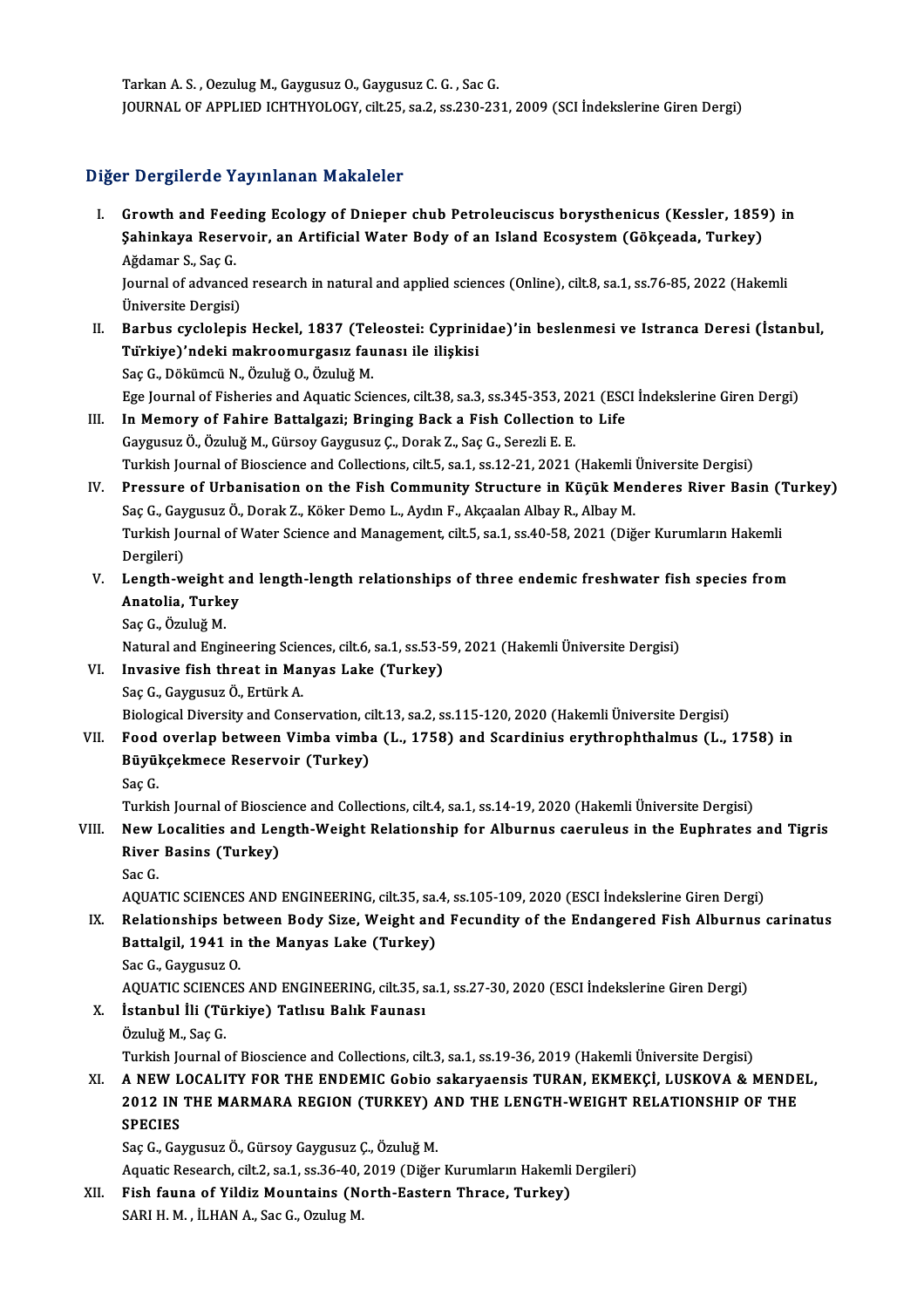SU URUNLERI DERGISI, cilt.36, sa.1, ss.65-73, 2019 (ESCI İndekslerine Giren Dergi)<br>İstanbul Üniversitesi Fan Fakültesi Hidrobiyeleji Müzesi Balık Kaleksiyen

SU URUNLERI DERGISI, cilt.36, sa.1, ss.65-73, 2019 (ESCI İndekslerine Giren Dergi)<br>XIII. İstanbul Üniversitesi Fen Fakültesi Hidrobiyoloji Müzesi Balık Koleksiyonu Tip Örnekleri Kataloğu<br>Ömluğ M. Saa*C* SU URUNLERI DI<br>İstanbul Ünivel<br>Özuluğ M., Saç G.<br>Turkish Journal 4 İstanbul Üniversitesi Fen Fakültesi Hidrobiyoloji Müzesi Balık Koleksiyonu Tip Örnekleri<br>Özuluğ M., Saç G.<br>Turkish Journal of Bioscience and Collections, cilt.2, sa.1, ss.44-50, 2018 (Hakemli Üniversite Dergisi)<br>Nav data e

### Özuluğ M., Saç G.<br>Turkish Journal of Bioscience and Collections, cilt.2, sa.1, ss.44-50, 2018 (Hakemli Üniver<br>XIV. New data on distribution of three invasive freshwater fish species in İstanbul<br>Sas G. Özuluğ M Turkish Journal of Bioscience and Collections, cilt.2, sa.1, ss.44-50, 2018 (Hakemli Üniversite Dergisi)<br>New data on distribution of three invasive freshwater fish species in İstanbul<br>Saç G., Özuluğ M.<br>Acta Biologica Turci New data on distribution of three invasive freshwater fish species in |<br>Saç G., Özuluğ M.<br>Acta Biologica Turcica, cilt.30, sa.1, ss.11-15, 2017 (Hakemli Üniversite Dergisi)<br>PALIK RARİVERLERİNE RİR ÖRNEK, RÜVÜKCEKMECE RARAL

- Saç G., Özuluğ M.<br>Acta Biologica Turcica, cilt.30, sa.1, ss.11-15, 2017 (Hakemli Üniversite Dergisi)<br>XV. BALIK BARİYERLERİNE BİR ÖRNEK: BÜYÜKÇEKMECE BARAJI (İSTANBUL)<br>Ses C. Özuluğ M Acta Biologica T<mark>u</mark><br>BALIK BARİYEI<br>Saç G., Özuluğ M.<br>TURKISH JOURN. BALIK BARİYERLERİNE BİR ÖRNEK: BÜYÜKÇEKMECE BARAJI (İSTANBUL)<br>Saç G., Özuluğ M.<br>TURKISH JOURNAL OF AQUATIC SCIENCES, cilt.32, sa.2, ss.96-101, 2017 (ESCI İndekslerine Giren Dergi)<br>Büyüksekmese Bezeriyeri (İstanbul, Türkiye
- Saç G., Özuluğ M.<br>TURKISH JOURNAL OF AQUATIC SCIENCES, cilt.32, sa.2, ss.96-101, 2017 (ESCI İndekslerine Giren Dergi)<br>XVI. Büyükçekmece Rezervuarı (İstanbul, Türkiye)'ndaki Bazı Balık Türlerinin Boy-Ağırlık ve Boy-Boy<br> TURKISH JOURNAL OF AQUATIC SCIEN<br>Büyükçekmece Rezervuarı (İstanl<br>İlişkileri ile Kondisyon Faktörleri<br>Sas C. Oksermen H Büyükçekmece Re<br>İlişkileri ile Kondi<br>Saç G., Okgerman H.<br>LIMNOEISH Journal İlişkileri ile Kondisyon Faktörleri<br>Saç G., Okgerman H.<br>LIMNOFISH-Journal of Limnology and Freshwater Fisheries Research, cilt.2, sa.1, ss.43-48, 2016 (Hakemli<br>Üniversite Dersisi) Saç G., Okgerman H<br>LIMNOFISH-Journa<br>Üniversite Dergisi)<br>THE OCCUPPENC LIMNOFISH-Journal of Limnology and Freshwater Fisheries Research, cilt.2, sa.1, ss.43-48, 2016 (Hakemli<br>Üniversite Dergisi)<br>XVII. THE OCCURRENCE OF Ligula intestinalis IN ITS FISH HOST Rutilus rutilus (L.) AND THE EFFECTS

### Üniversite Dergisi)<br>THE OCCURRENCE OF Ligula intestinalis IN ITS FISH HOST Rutilus rutilus (<br>PARASITE ON THE FISH GROWTH (BÜYÜKÇEKMECE RESERVOIR, TURKEY)<br>See C. Senerli E. E. Oksermer H THE OCCURRENCE OF Ligula<br>PARASITE ON THE FISH GROV<br>Saç G., Serezli E. E. , Okgerman H.<br>Journal of Aguesulture Engineeri PARASITE ON THE FISH GROWTH (BÜYÜKÇEKMECE RESERVOIR, TURKEY)<br>Saç G., Serezli E. E. , Okgerman H.<br>Journal of Aquaculture Engineering and Fisheries Research, cilt.2, sa.3, ss.142-150, 2016 (Hakemli Üniversite<br>Persisi) Saç G., Se<br>Journal d<br>Dergisi)<br>Pesettle

Journal of Aquaculture Engineering and Fisheries Research, cilt.2, sa.3, ss.142-150, 2016 (Hakemli Üniver<br>Dergisi)<br>XVIII. Resettlement of Atherina boyeri Risso, 1810 in Büyükçekmece Reservoir (İstanbul, Turkey)

Dergisi)<br>XVIII. Resettlement of Atherina boyeri Risso, 1810 in Büyükçekmece Reservoir (İstanbul, Turkey)<br>Saç G., Aydoğan K., Özuluğ O., Özuluğ M.

FishTaxa, cilt.1, ss.27-28, 2016 (Diğer Kurumların Hakemli Dergileri)

Saç G., Aydoğan K., Özuluğ O., Özuluğ M.<br>FishTaxa, cilt.1, ss.27-28, 2016 (Diğer Kurumların Hakemli Dergileri)<br>XIX. REOCCURRENCE OF A COMMERCIAL EURYHALINE FISH SPECIES, Atherina boyeri Risso, 1810 FishTaxa, cilt.1, ss.27-28, 2016 (Diğer Kurumların Hakemli Dergileri)<br>REOCCURRENCE OF A COMMERCIAL EURYHALINE FISH SPECIES, Ath<br>(Atherinidae) IN BÜYÜKÇEKMECE RESERVOIR (ISTANBUL, TURKEY)<br>See C. Caygusuz Ö. Tarkan A S REOCCURRENCE OF A COMM<br>(Atherinidae) IN BÜYÜKÇEK<br>Saç G., Gaygusuz Ö., Tarkan A. S.<br>Journal of Aguagulture Engineer (Atherinidae) IN BÜYÜKÇEKMECE RESERVOIR (ISTANBUL, TURKEY)<br>Saç G., Gaygusuz Ö., Tarkan A. S.<br>Journal of Aquaculture Engineering and Fisheries Research, cilt.1, sa.4, ss.203-208, 2015 (Diğer Kurumların<br>Hakemli Dergileri) Saç G., Gaygusuz Ö., Tarkan A. S.

Journal of Aquaculture Engineering and Fisheries Research, cilt.1, sa.4, ss.203-208, 2015 (Diğer Kurumla:<br>Hakemli Dergileri)<br>XX. Growth and reproduction of a non-native fish species Carassius gibelio (Bloch, 1782) from

Hakemli Dergileri)<br>Growth and reproduction of a non-nativ<br>Büyükçekmece Lake (İstanbul, Turkey)<br>See C. Olizerman H Growth and repro<br>Büyükçekmece La<br>Saç G., Okgerman H.<br><sup>HIES Lournal of Biol.</sup> Büyükçekmece Lake (İstanbul, Turkey)<br>Saç G., Okgerman H.<br>IUFS Journal of Biology, cilt.74, sa.1, ss.1-12, 2015 (Hakemli Üniversite Dergisi)<br>FIVE NEW BECORDS FOR THE FISH FAIINA OF DURUSU LAKE BASIN ()

## Saç G., Okgerman H.<br>IUFS Journal of Biology, cilt.74, sa.1, ss.1-12, 2015 (Hakemli Üniversite Dergisi)<br>XXI. FIVE NEW RECORDS FOR THE FISH FAUNA OF DURUSU LAKE BASIN (ISTANBUL)<br>Saç G., Özuluğ M.

IUFS Journal of E<br>FIVE NEW REC<br>Saç G., Özuluğ M.<br>Journal of Fisbon Journal of FisheriesSciences.com, cilt.8, sa.4, ss.291-297, 2014 (Diğer Kurumların Hakemli Dergileri)

XXII. ISTİLACI ÖZELLİKTEKİ Gambusia holbrooki, Carassius gibelio ve Pseudorasbora parva (Teleostei) Journal of FisheriesSciences.com, cilt.8, sa.4, ss.291-297, 2014<br>İSTİLACI ÖZELLİKTEKİ Gambusia holbrooki, Carassius<br>TÜRLERİ İÇİN TÜRKİYE'DEN YENİ YAYILIM ALANLARI<br>Özuluğ M. Sas C. Caygusuz Ö İSTİLACI ÖZELLİKTEKİ Gar<br>TÜRLERİ İÇİN TÜRKİYE'DE<br>Özuluğ M., Saç G., Gaygusuz Ö.<br>İ Ü. Journal of Fisheries & Agu

Özuluğ M., Saç G., Gaygusuz Ö.<br>İ.Ü. Journal of Fisheries & Aquatic Sciences, cilt.28, ss.1-22, 2013 (Hakemli Üniversite Dergisi)

XXIII. BÜYÜKÇEKMECE REZERVUARI (İSTANBUL)'NDA YAŞAYAN Clupeonella cultriventris (NORDMANN, İ.Ü. Journal of Fisheries & Aquatic Sciences, ci<br>BÜYÜKÇEKMECE REZERVUARI (İSTANBI<br>1840)'İN BAZI BİYOLOJİK ÖZELLİKLERİ<br>Saa*C* BÜYÜ<br>1840)<br>Saç G.<br>Istanb Saç G.<br>Istanbul University Journal of Fisheries & Aquatic Sciences, cilt.27, ss.23-33, 2012 (Hakemli Üniversite Dergisi) Saç G.<br>Istanbul University Journal of Fisheries & Aquatic Sciences, cilt.27, ss.23-33, 2012 (Hakemli Üniversite Dergisi<br>XXIV. BIOMETRIC RELATIONSHIP BETWEEN BODY SIZE AND BONE LENGTHS OF Carassius gibelio and

### Istanbul University Journal of Fishe<br>BIOMETRIC RELATIONSHIP BET<br>Rutilus frisii from IZNIK LAKE BIOMETRIC RELATIONSHIP BETWEEN BODY SIZE AND BO<br>Rutilus frisii from IZNIK LAKE<br>Gürsoy Gaygusuz Ç., Gaygusuz Ö., Tarkan A.S., Acıpınar H., Saç G.<br>Journal of EisboriesSsieness som silt 2, sa 2, sa 146, 152, 2008 (Di Rutilus frisii from IZNIK LAKE<br>Gürsoy Gaygusuz Ç., Gaygusuz Ö., Tarkan A. S. , Acıpınar H., Saç G.<br>Journal of FisheriesSciences.com, cilt.2, sa.2, ss.146-152, 2008 (Diğer Kurumların Hakemli Dergileri)

### Desteklenen Projeler